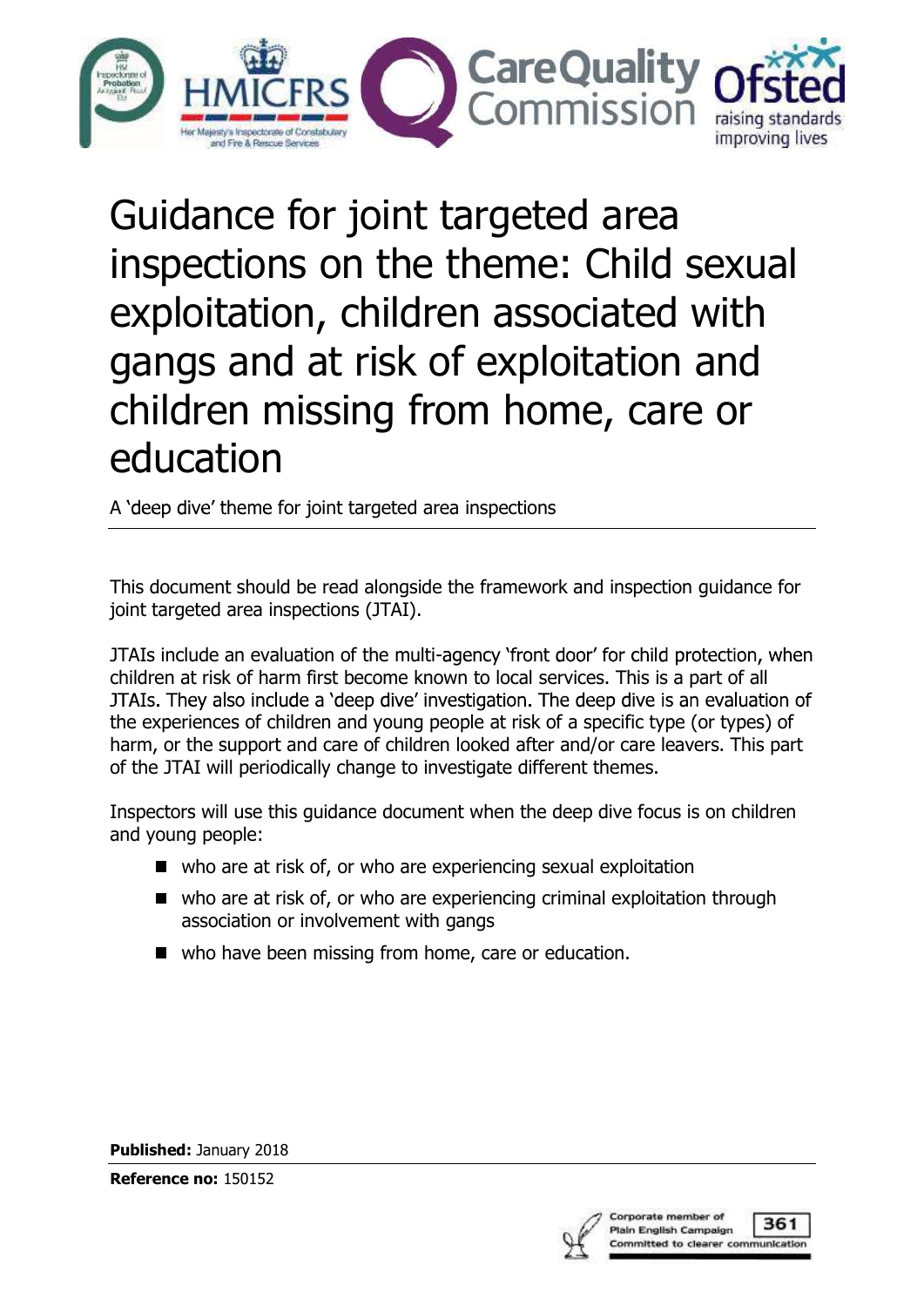

## **Contents**

| <b>Introduction</b>                                             | 3  |  |
|-----------------------------------------------------------------|----|--|
| Scope of the inspection                                         | 5  |  |
| Evaluation criteria                                             | 6  |  |
| Annex A. Local information to support the inspection            | 8  |  |
| List of children at risk of child sexual exploitation           | 8  |  |
| Child-level lists and details of planned multi-agency meetings  | 11 |  |
| Key case file documents                                         | 14 |  |
| Other information to support the inspection                     | 15 |  |
| The local authority                                             | 15 |  |
| Multi-agency safeguarding arrangements                          | 16 |  |
| The Police force                                                | 16 |  |
| The National Probation Service and Community Rehabilitation     |    |  |
| Company/Companies                                               | 17 |  |
| Health partners                                                 | 17 |  |
| Consent to meet with children, young people, parents and carers | 18 |  |
| Annex B. Tool for tracking children's experiences               | 19 |  |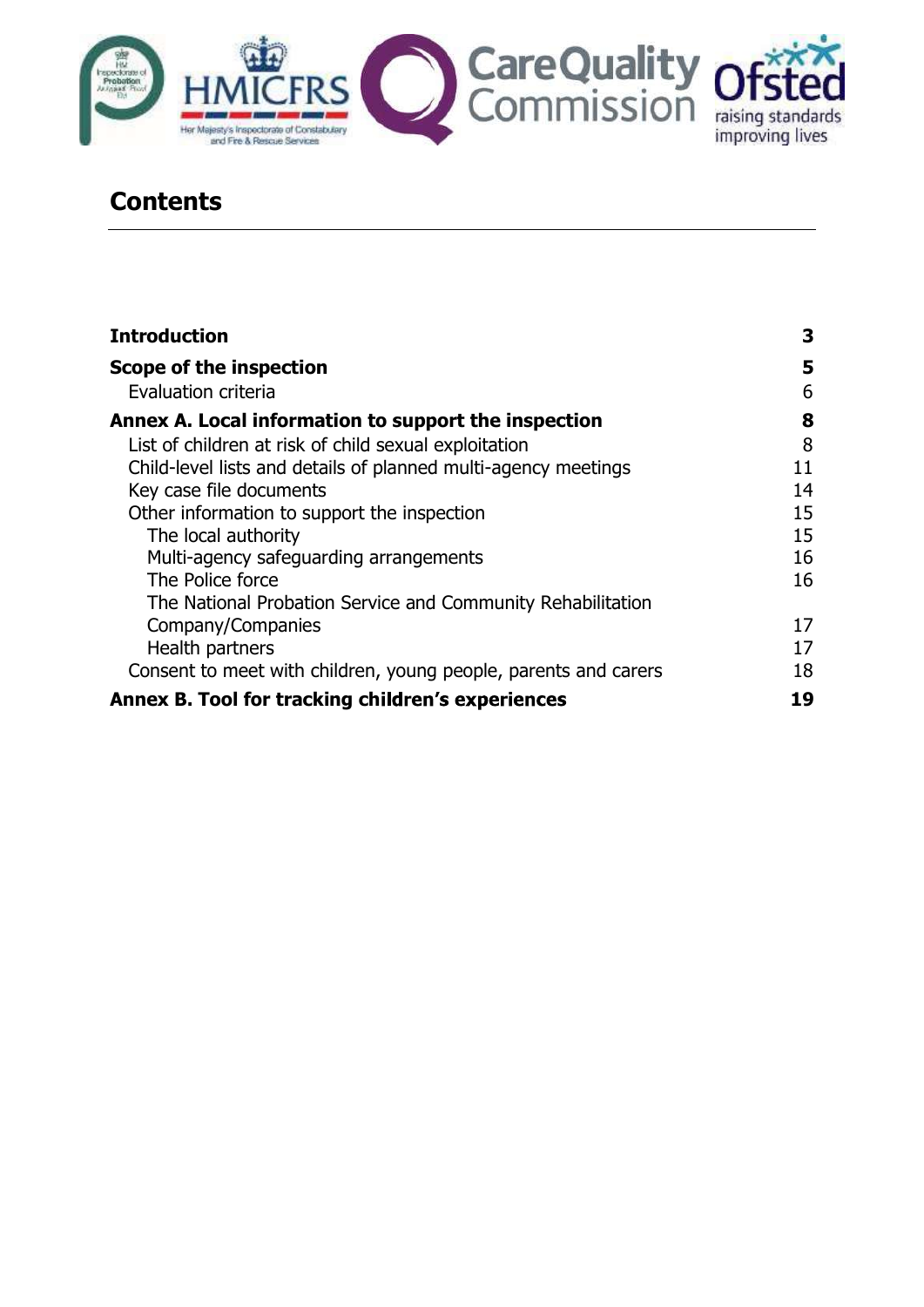

# Introduction

- 1. This guidance is for inspectors from Ofsted, the Care Quality Commission (COC), Her Majesty's Inspectorate of Constabulary and Fire and Rescue Services (HMICFRS) and Her Majesty's Inspectorate of Probation (HMI Probation) when conducting a joint targeted area inspection (JTAI) of a local area, with a a deep dive investigation into how local services respond to child sexual exploitation, children at risk of exploitation through association or involvement with gangs and children missing from home, care or education. It should be read alongside the framework and quidance for these inspections.<sup>1</sup> We have updated the guidance to:
	- incorporate learning from previous JTAIs
	- extend the scope of the guidance to include children at risk of exploitation through association or involvement with gangs.
- 2. Between February and June 2016, five JTAIs focused on child sexual exploitation and children missing from home,care and education. The findings from these inspections are summarised in our overview report: Time to listen a joined up response to child sexual exploitation and missing children.<sup>2</sup>
- 3. These inspections found evidence of improvement in the multi-agency response to tackling child sexual exploitation over the past two years. However, the report was clear that there can be no room for complacency and more needs to be done to ensure that all children receive consistently good support from all agencies. Raising awareness is central to protecting vulnerable children. Schools have an important role to play here, as do parents and carers, public services such as transport and recreation, and the local business community.
- 4. The report also found that:
	- vulnerable children greatly benefit from building a relationship with one trusted individual, such as a social worker, and being actively involved in decisions about their lives
	- $\blacksquare$  there needs to be a better understanding of why children go missing; the current requirements around return home interviews are not working well enough

 <sup>1</sup> Joint targeted area inspections: framework and guidance ; www.gov.uk/government/publications/joint-inspection-of-arrangements-and-services-for-children-inneed-of-help-and-protection<br><sup>2</sup> www.gov.uk/government/publications/joint-inspections-of-child-sexual-exploitation-and-missing-

children-february-to-august-2016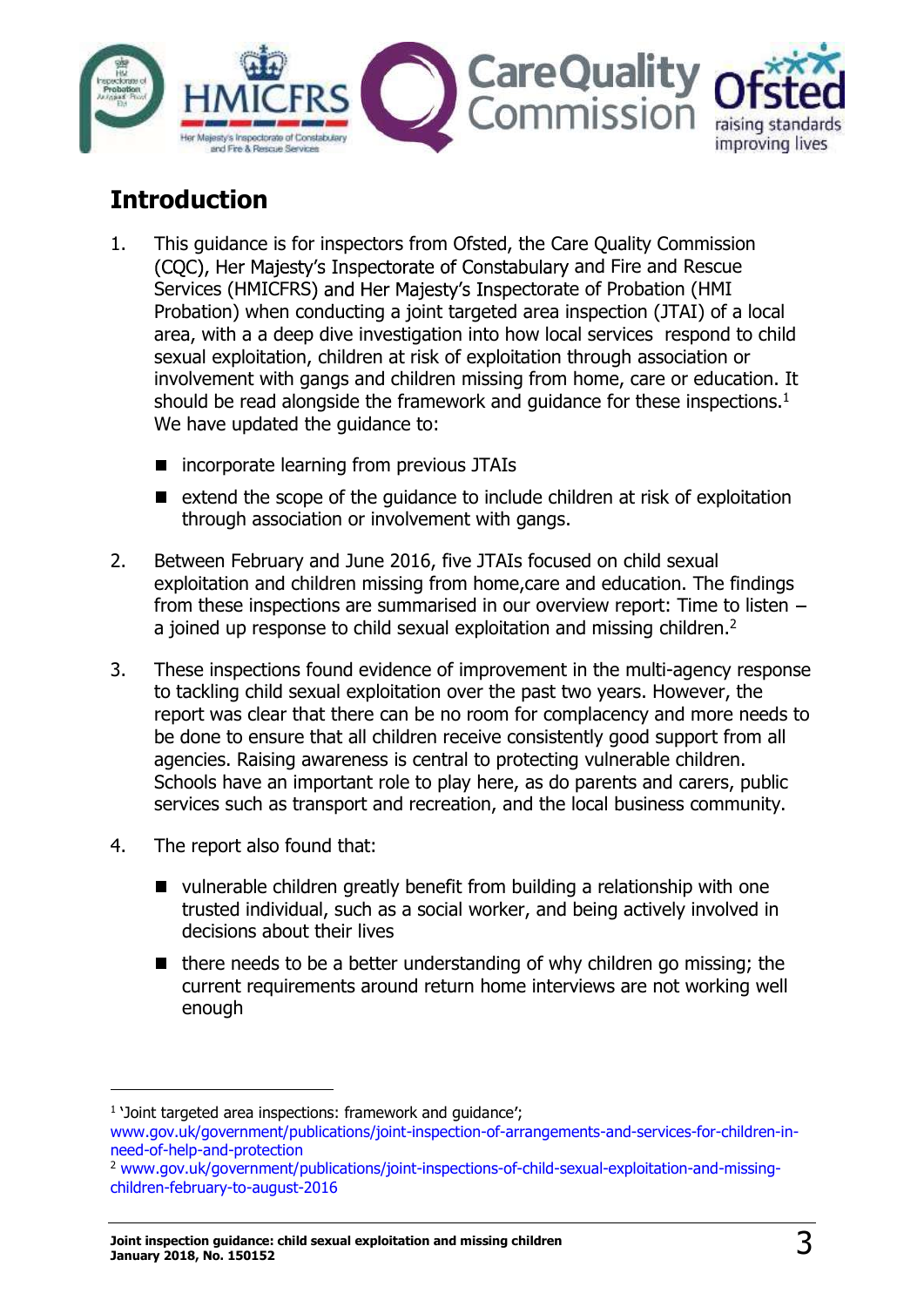

- $\blacksquare$  the response to children going missing should be based on a proper assessment of all known risks; current risk assessments by the police are inconsistent and their effectiveness is limited for some children
- $\blacksquare$  in too many areas the health community has insufficient resources and, in a minority of cases, an inadequate understanding of the signs of child sexual exploitation
- $\blacksquare$  there is variation in police practice between and within areas, which means some children have to wait too long to get the help and support they need
- $\blacksquare$  in most cases observed, professionals were highly committed to engaging with children, listening to their views and understanding their experiences; however, in some cases, this engagement is hampered by poor quality assessments, inappropriate language and ill-informed statements
- oversight of front line practice by leaders and managers is critical; while there was much evidence of good management in the inspected areas, inspectors still found examples of significant failures
- 5. In 2018, we will carry out a further sample of inspections on this theme. We aim to identify whether agencies have made further progress since the JTAIs in 2016.
- 6. For 2018, we have widened the scope of the deep dive investigation to include children associated with gangs or involved with gangs who are at risk of exploitation. This will include those children associated with gangs and who are being sexually exploited as well as children who are at risk of other forms of exploitation through gang association. This in response to an increasing awareness of the risks to children being exploited for criminal reasons by gangs, in particular the risk of involvement in 'county lines', and the recognised relationship in some cases between risk of child sexual exploitation and gang association.
- 7. There is no legal definition of 'county lines' or criminal exploitation. For the purpose of these inspections, we use the term 'county lines' to describe situations where children may be trafficked within England for the purpose of criminal exploitation by urban gangs that supply drugs to suburban areas, market or coastal towns and/ or other urban areas. Criminal exploitation includes activities such as using children to move drugs or money.
- 8. These inspections will aim to provide findings on frontline practitioners understanding of and ability to recognise the risks to children who are missing, at risk of sexual exploitation and/or criminal exploitation by gangs. Inspectors will look at the experiences of these children and the strategic response by the multi-agency safeguarding partners.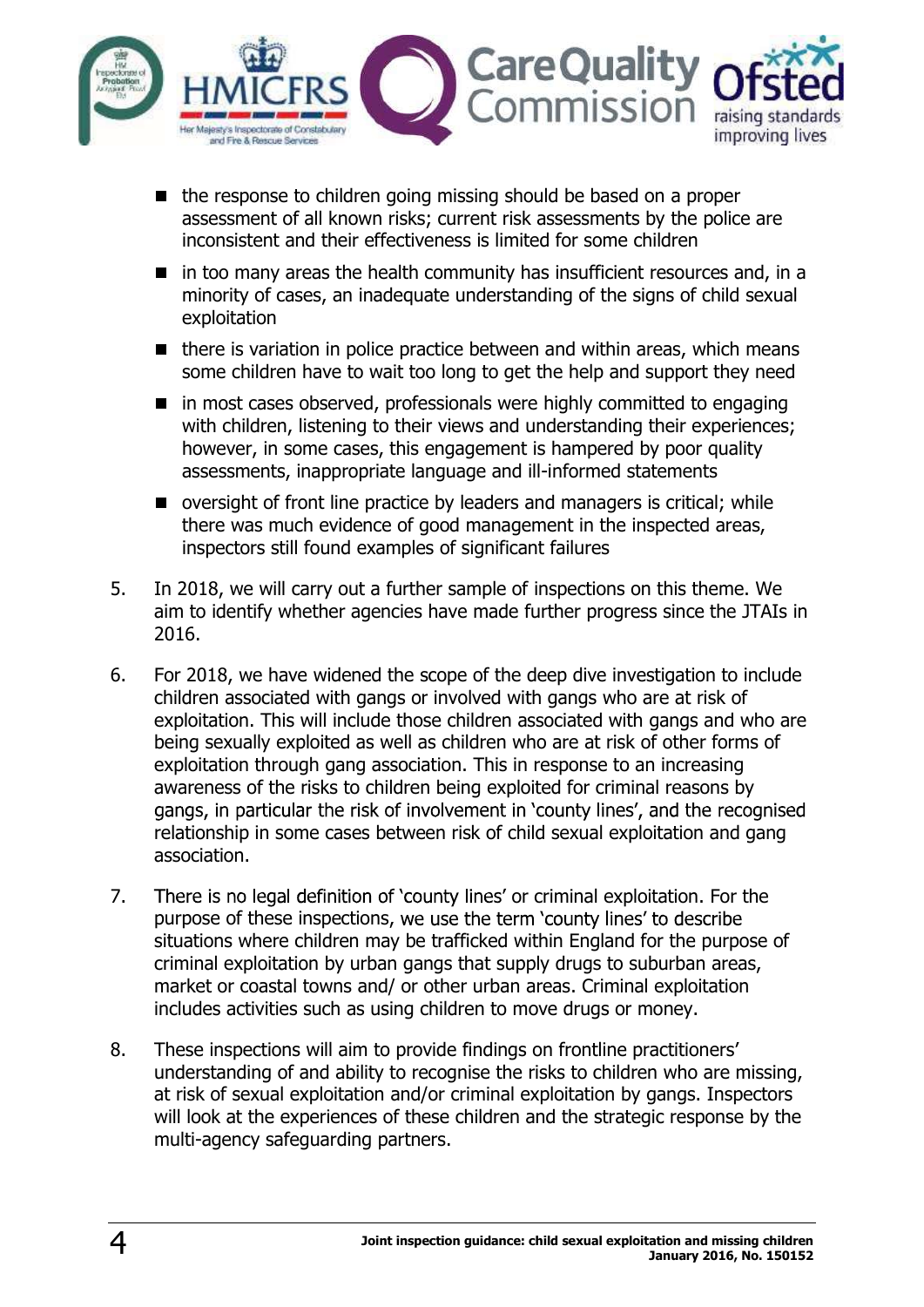

- 9. Inspectors will track and sample the experiences of children and young people. Tracking is an in depth, 'end to end' look at the experiences of between five and eight children and young people who are at risk of sexual exploitation, and/or criminal exploitation by gangs. Sampling is a more targeted look at the experiences of a greater number of children, focusing on particular points in these children's journeys. Sampling will focus on the experiences of children at risk of sexual exploitation, children at risk of criminal exploitation by gangs and children who have been missing from home,care or education. Inspectors may need to sample more widely than these defined areas of risks in order to identify those children at risk of sexual or criminal exploitation. Guidance on tracking and sampling is in the inspection framework and guidance.
- 10. Children who have been missing from home,care or education are not automatically at risk of sexual exploitation, nor of exploitation by or involvement in gangs. However, going missing is a recognised risk factor. Looking at the experiences of children who have gone missing will help inspectors to evaluate whether local agencies accurately and reliably identify the risks to these children.

## Scope of the inspection

- 11. All JTAIs are of multi-agency arrangements for:
	- $\blacksquare$  the response to all forms of child abuse, neglect and exploitation at the point of identification
	- $\blacksquare$  the quality and impact of assessment, planning and decision-making in response to notifications and referrals
	- **P** protecting children and young people at risk of a specific type (or types) of harm, or the support and care of children looked after and/or care leavers (evaluated through a deep dive investigation into the experiences of these children)
	- $\blacksquare$  the leadership and management of this work
	- the effectiveness of the multi-agency safeguarding partner arrangements in relation to this work.
- 12. Our evaluation of the initial response and the quality and impact of planning and decision making will mainly focus on children at risk of sexual exploitation, exploitation through association or involvement with gangs and children missing from home,care or education.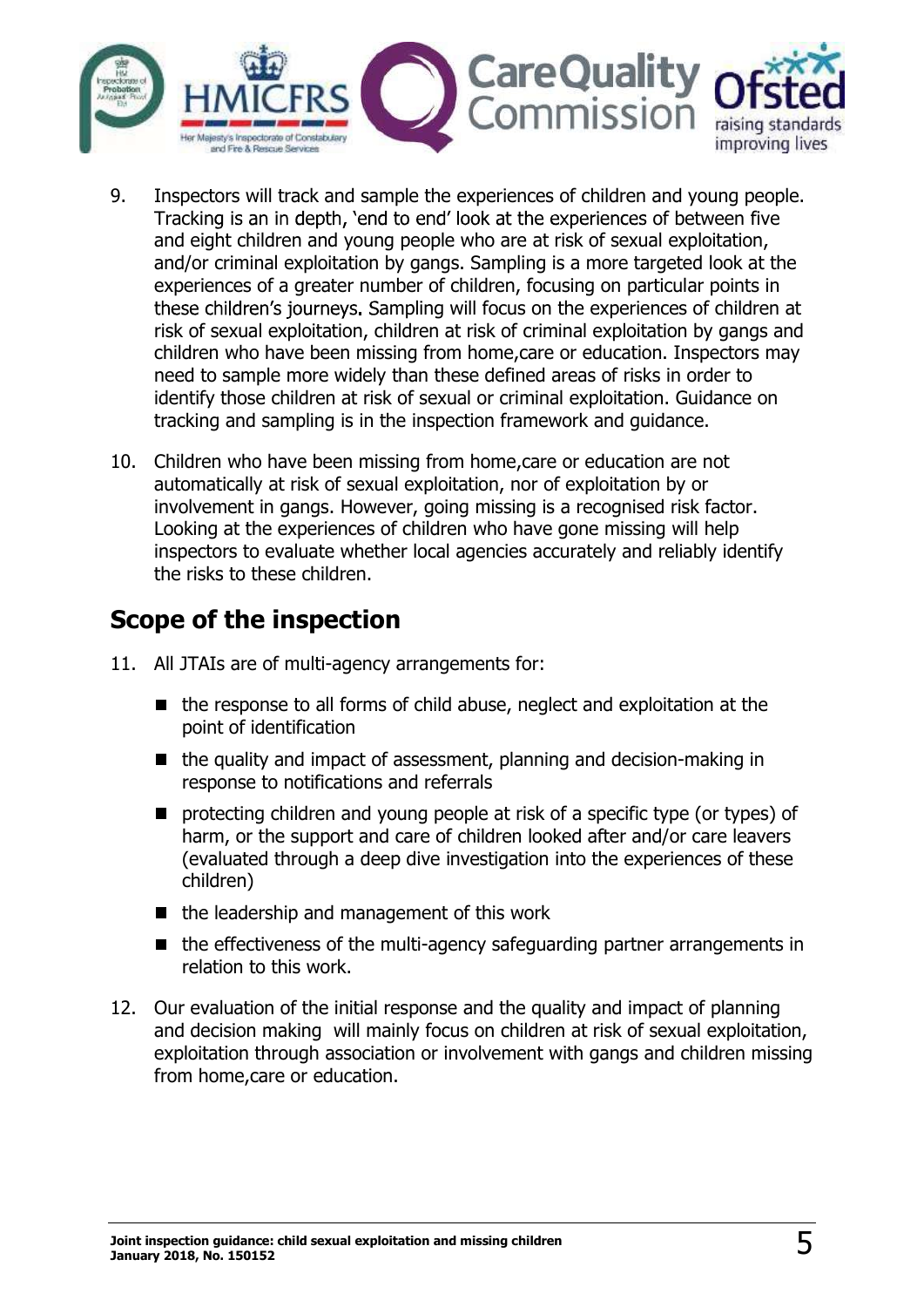

## Evaluation criteria

- 13. When the deep dive investigation is of the response to children at risk of sexual exploitation, expoloitation through association of involvement in gangs and children missing from home, care or education, inspectors will evaluate the extent to which:
	- risks to missing children are appropriately assessed and individual children and families receive support (ESN 23)3
	- agencies effectively track and respond to children missing from education (ESN 24)
	- all agencies work together effectively to investigate and respond to the circumstances that cause children to be missing (ESN 25)
	- all agencies effectively assess risks to tackle child sexual exploitation and criminal exploitation of children by gangs and support those children (ESN 26)
	- **E** return home interviews are offered to children, are of good quality and are used at an individual and strategic level to tackle risk (ESN 27)
	- work with young people who are perpetrators of sexual and/or criminal exploitation, such as those involved with gangs or peer-on-peer exploitation is effective (ESN 28)
	- any concerns raised through whistleblowing about the protection of children have been responded to effectively (ESN 29)
	- $\blacksquare$  the agencies effectively combat and disrupt sexual and other forms of exploitation of children (ESN 30)
	- children suffering sexual exploitation and/or criminal exploitation by gangs have access to post- abuse therapeutic help and good quality support (ESN 31)
	- children and their families feel that their views have been heard. This leads to improvements in the help and support that they receive (ESN 32)
	- schools have effective systems to identify children at risk of or subject to sexual exploitation, and/or criminal exploitation by gangs and children who are missing from school. They make timely referrals to early help or children's social care where appropriate and children recieve support within the school and/or from external agencies where required (ESN 33)
	- schools contribute effectively to inter-agency working to improve outcomes for children who are at risk of or subject to sexual exploitation and/or

 <sup>3</sup> The evaluation schedule numbers (ESN) are a referencing system to support inspectors when they record their findings in evidence records.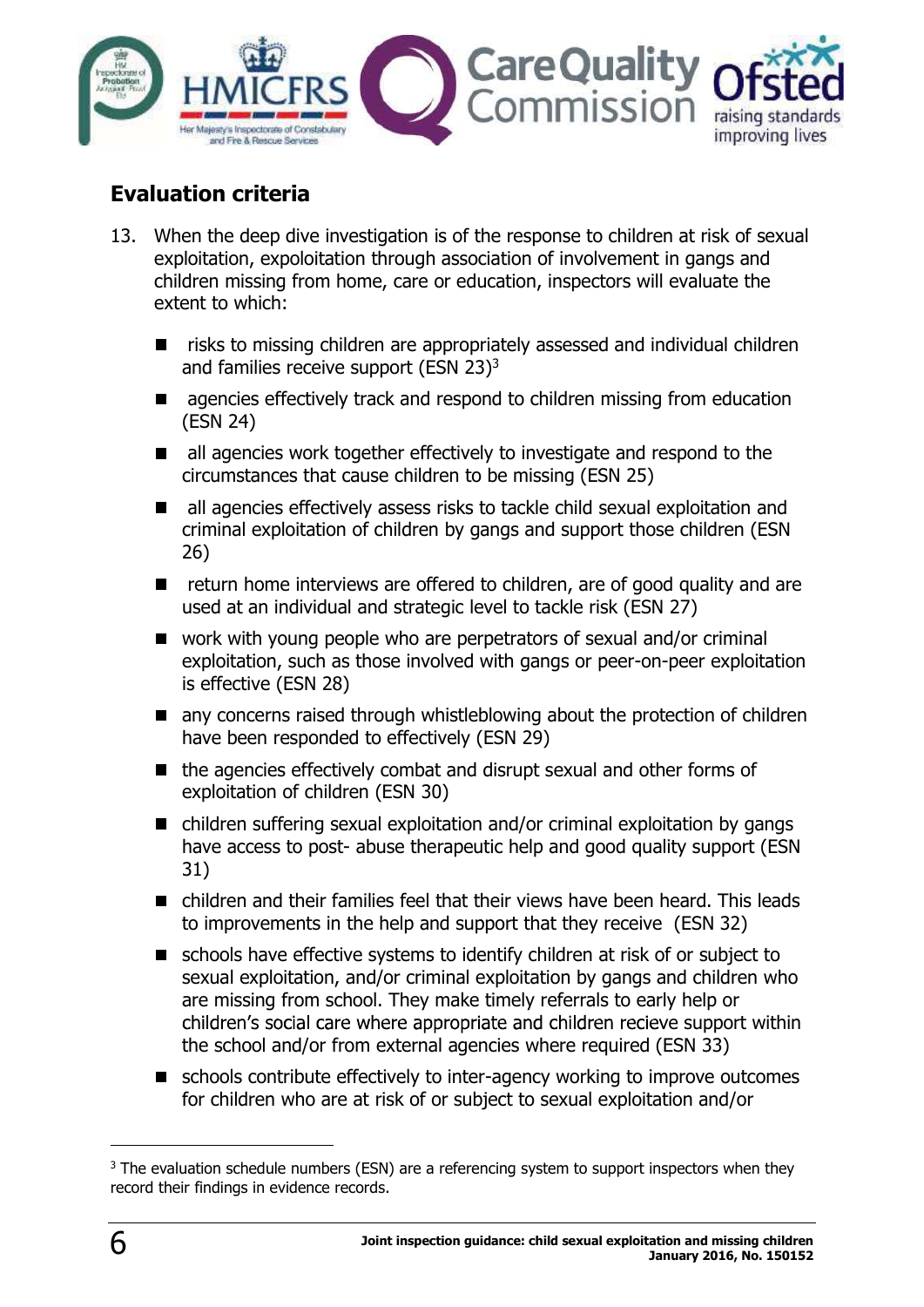

criminal exploitation by gangs, and children who are missing from school. (ESN 34)

- $\blacksquare$  the workforce meets its responsibilities to children at risk of sexual exploitation, and to children at risk of criminal exploitation by gangs and to children missing from home,care and education (social workers, family support and social work assistants; police officers and other police staff; health professionals and support staff; National Probation Service, Community Rehabilitation Companies and youth offending team personnel) (ESN 35)
- leaders and managers know and understand the experiences of children at risk of sexual exploitation, children at risk of criminal exploitation by gangs and those who go missing from home, care or education, and the prevalence of these issues in their area (ESN 36)
- leaders and managers use their knowledge to challenge and support practitioners and promote continuous improvement in services for children at risk of sexual exploitation, and /or criminal exploitation by gangs and those who go missing from home,care or education (ESN 37)
- local safeguarding partners actively monitor, promote and coordinate and evaluate the work of partner agencies to help, protect and care for children at risk of sexual and/or criminal exploitation by gangs and those who go missing from home, care or education<sup>4</sup> (ESN 38)
- $\blacksquare$  awareness raising and preventative work is in place with the community, businesses, parents and children to alert them to the risk of child exploitation ( ESN 39)
- $\blacksquare$  the police force captures preventative work, including how effectively they map patterns and profile the overview of cases, and the quality of the response from local services (ESN 40)
- $\blacksquare$  the cases of children at risk of sexual exploitation and /or criminal exploitation by gangs are investigated effectively and perpetrators are arrested and prosecuted (ESN 41)
- work with adult offenders on reducing risks of harm to children which may stem from the adult's offences or their role as a parent/carer is effective (ESN 42)
- $\blacksquare$  the roles and responsibilities of support staff are appropriate, and whether the training and support they receive meets their needs and impacts on the quality of service delivery (ESN 43).

 <sup>4</sup> The role of the LSCB or the multi-agency safeguarding arrangements is in line with the Working Together requirements and guidance on the arrangements for transition.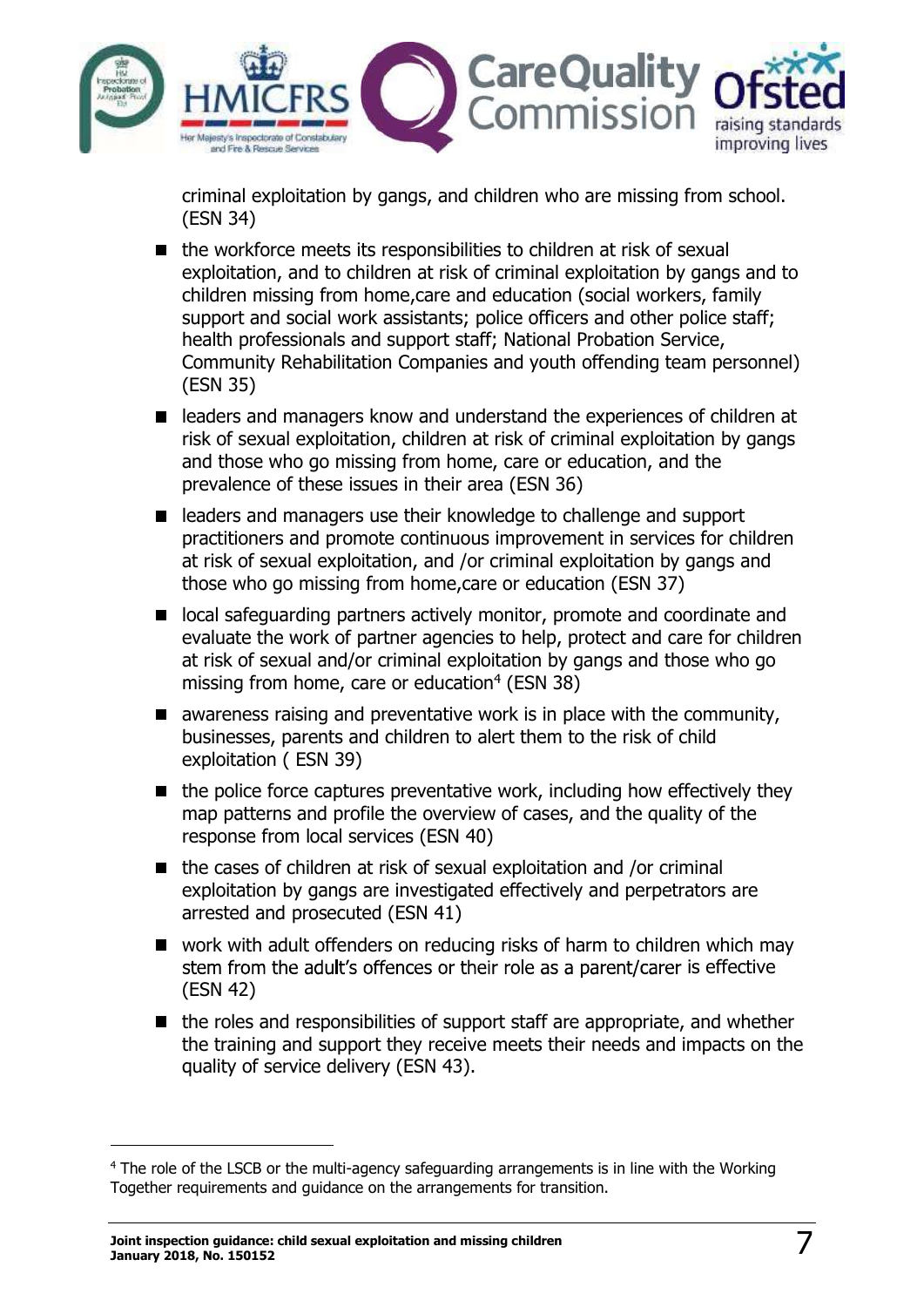

# Annex A. Local information to support the inspection

14. This annex lists the information inspectors request from local agencies when the deep dive theme for the JTAI is child sexual exploitation, children at risk of criminal exploitation by gangs and children missing from home or education. The information is listed in the order that the local agencies are asked to provide it.

### List of children at risk of child sexual exploitation

15. By the end of the day that the area is notified of the inspection

(Tuesday of week one), the Director of Children's Services (DCS) should provide a list of those children identified as child in need and children who are the subject of a child protection plan, both living in the local authority area and those living outside the area for whom the local authority is responsible. The list should indicate whether these children are at risk of child sexual exploitation and or criminal exploitation from gangs, and whether they have been missing from home or care. The lead inspector will use this list to select the children whose experiences inspectors will track and the local area are asked to jointly evaluate. Where possible, the list should include the fields stated below.

| <b>List</b>                                                                                                                                   | <b>Detail required</b>                                                                                               |
|-----------------------------------------------------------------------------------------------------------------------------------------------|----------------------------------------------------------------------------------------------------------------------|
| Children identified as child in need                                                                                                          | Child unique ID<br>П                                                                                                 |
| All those in receipt of services as a child                                                                                                   | Gender<br>H                                                                                                          |
| in need at the point of inspection and<br>those who ceased to receive services as<br>a child in need in the three months<br>before inspection | <b>Ethnicity</b><br>H                                                                                                |
|                                                                                                                                               | Date of birth<br>ш                                                                                                   |
|                                                                                                                                               | If unborn: expected date of birth<br>ш                                                                               |
|                                                                                                                                               | Age of child (in years)                                                                                              |
|                                                                                                                                               | Does the child have a disability?<br>(Y/N)                                                                           |
|                                                                                                                                               | Number of episodes when the child<br>or young person has been missing<br>from home or care in the last six<br>months |
|                                                                                                                                               | Whether the child or young person is<br>currently in receipt of full-time school<br>education                        |
|                                                                                                                                               | Child In Need start date<br>П                                                                                        |
|                                                                                                                                               | Primary need code                                                                                                    |
|                                                                                                                                               | Date child was last seen                                                                                             |
|                                                                                                                                               | Child in need closure date                                                                                           |
|                                                                                                                                               | Reason for closure                                                                                                   |
|                                                                                                                                               | Allocated team                                                                                                       |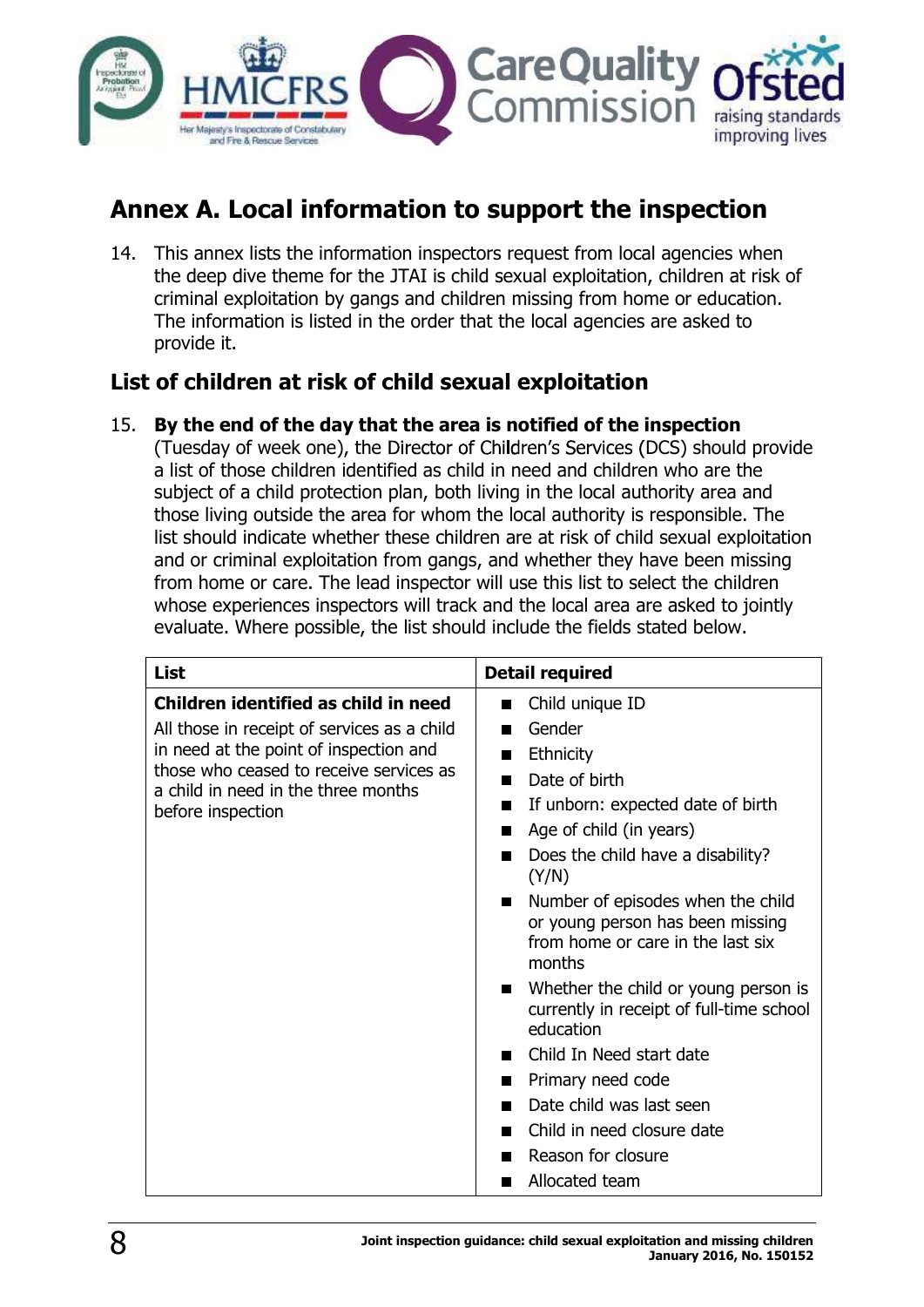

|                                                                     | Allocated worker<br>H.                                                                                                    |
|---------------------------------------------------------------------|---------------------------------------------------------------------------------------------------------------------------|
|                                                                     | Whether child is currently in receipt<br>H<br>of full time education                                                      |
|                                                                     | Whether the child is at risk or subject<br>H<br>to child sexual exploitation (Y/N)                                        |
|                                                                     | Whether the child is at risk of gang<br>association or involved in gangs and<br>at risk of criminal exploitation (Y/N)    |
| Children on a child protection plan                                 | Child unique ID<br>ш                                                                                                      |
| All those who are subject of a child                                | Gender                                                                                                                    |
| protection pan at the point of inspection                           | Ethnicity                                                                                                                 |
| and those who ceased to be the subject                              | Date of birth<br>ш                                                                                                        |
| of a child protection plan in the three<br>months before inspection | If unborn expected date of birth                                                                                          |
|                                                                     | Age of child (years)                                                                                                      |
|                                                                     | Does the child have a disability (Y/N)                                                                                    |
|                                                                     | Numbers of episodes where the child<br>ш<br>has been missing from home or care<br>in the last six months                  |
|                                                                     | Child protection start date                                                                                               |
|                                                                     | Initial category of abuse                                                                                                 |
|                                                                     | Latest category of abuse                                                                                                  |
|                                                                     | Date of the last statutory visit                                                                                          |
|                                                                     | Child seen in accordance with the<br>H<br>timescales specified within their plan,<br>by the lead social worker? (Y/N)     |
|                                                                     | Was the child seen alone?                                                                                                 |
|                                                                     | Child protection plan end date                                                                                            |
|                                                                     | Subject to emergency<br>protection/care/supervision order or<br>protected under police powers in last<br>six months (Y/N) |
|                                                                     | Number of previous child protection<br>H.<br>plans                                                                        |
|                                                                     | Allocated team                                                                                                            |
|                                                                     | Allocated worker                                                                                                          |
|                                                                     | Whether child is currently in receipt<br>of full time education                                                           |
|                                                                     | Whether the child is at risk or subject<br>to child sexual exploitation (Y/N)                                             |
|                                                                     | Whether the child is at risk of gang<br>association or involved in gangs and<br>at risk of criminal exploitation (Y/N)    |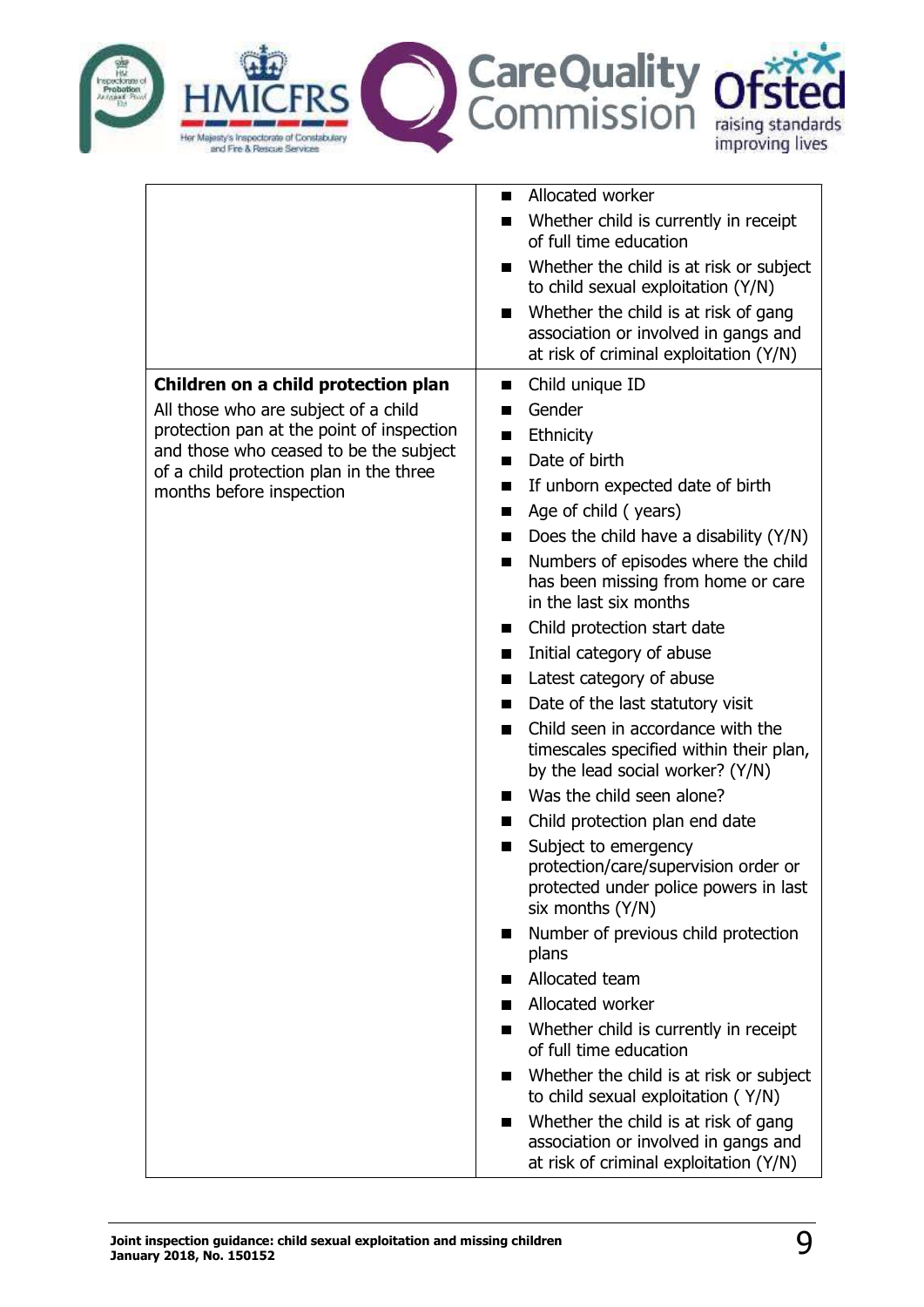

- 16. By 3pm on day one (Wednesday) the local authority with partner agencies should also provide the following lists, which need to include both child protection and child in need cases:
	- $\blacksquare$  10 cases that the local authority identify where child sexual exploitation is a current or significant factor or criminal exploitation by gangs is a current and significant factor, and there is multi-agency involvement.<sup>5</sup> The list should include the child's ID number and whether they are a child in need or on a child protection plan.
	- $\blacksquare$  10 cases that the local authority identify where child sexual exploitation is a current or significant factor or criminal exploitation by gangs is a current and significant factor, and the agencies believe there has been positive intervention by agencies to engage with the child and their family to improve outcomes for the child. The list should include the child's ID number and whether they are a child in need, on a child protection plan or a child looked after.<sup>6</sup>
	- 10 cases where Youth Offending Teams and 6 cases where the National Probation Services or the Community Rehabilitation Company are involved, as well as children's services and there are current or significant concerns about child sexual exploitation or criminal exploitation by gangs. The list should include the child's ID number and whether they are a child in need or on a child protection plan and clearly indicate which agencies are involved.
- 17. If there are any particular contextual issues in the local area in relation to sexual exploitation and or criminal exploitation by gangs, for example a specific programme of work or service, the DCS can advise the lead inspector of this when they provide these lists. The lead inspector will take this into account when selecting the children whose experiences inspectors will track and sample.
- 18. By 5.30pm on day one (Wednesday), the lead inspector will select 20 children from all the lists provided and ask the local authority to provide additional information on these 20. By 4pm of day two (Thursday), the local authority should provide the following information on each of the 20 children:
	- is the child or young person known to the youth offending team?  $(Y/N)$
	- $\blacksquare$  is the National Probation Service working with a parent or any adult living in the same household as the child or who has a close connection to the child or young person? (Y/N)

 <sup>5</sup> Multi-agency involvement means at least two agencies.

<sup>&</sup>lt;sup>6</sup> We have not requested lists of looked after children but there may be cases where children have recently become looked after and fit the criteria outlined above.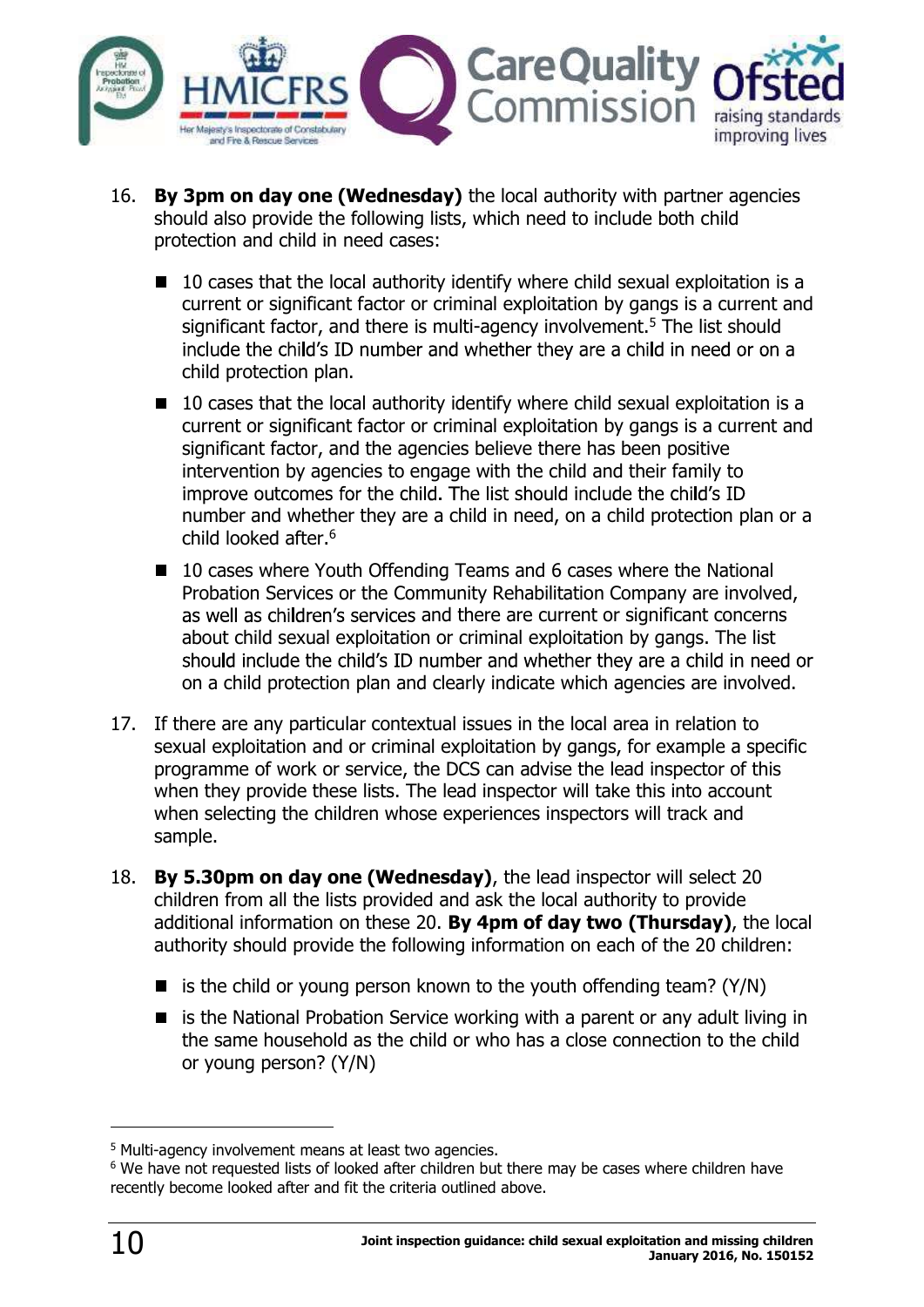

- $\blacksquare$  is the community rehabilitation company working with a parent or any adult living in the same household as the child or who has a close connection to the child or young person? (Y/N)
- is there a current police investigation or any criminal proceedings? ( $Y/N$ )
- 19. The local authority to indicate which of the above applies to each case.
- 20. By mid-day on day three (Friday), the lead inspector will select **between** five children whose experiences the local partnership should evaluate jointly, and between five and eight cases for inspectors to track. By 10am on day three, the lead inspector may request a phone call with the local authority to confirm that the selection of cases include multi-agency involvement and current or recent work to address concerns about sexual exploitation and or criminal exploitation by gangs. The lead inspector may ask the local authority to review the cases on the electronic recording system to ensure this.
- 21. Inspectors will focus their evaluation on the experiences of the specific children identified. Although family context will be taken into consideration, the experiences of any brothers or sisters will not be evaluated in detail.
- 22. Inspectors will focus on practice over the six months before the inspection, but will take into account the child's experiences prior to this point. The local agencies should provide key documents associated with these children by the end of day five (Tuesday of week two) and the joint evaluations **by the end of** day seven (Thursday of week two). See the section 'Key case file documents' below for further information.

## Child-level lists and details of planned multi-agency meetings

- 23. By the end of day two (Thursday) the local authority should provide the lead inspector with details of multi-agency meetings taking place during the fieldwork week, including: initial child protection conferences; review child protection conferences; looked after children's reviews; strategy discussions; and any other planning or review meeting relating to children at risk of sexual exploitation, criminal exploitation by gangs or children who have been missing.
- 24. The local authority should also provide further lists of child-level data. Inspectors will use these lists to develop lines of enquiry and identify children whose experiences they will sample while onsite in the local area.<sup>7</sup> These lists are of all children in each category known to the local authority, not just those at risk of sexual exploition or criminal exploitation by gangs and those missing.

 <sup>7</sup> Unless otherwise indicated, the content of these lists is the same as the equivalent lists requested for an inspection of the local authority as part of Ofsted's single inspection framework.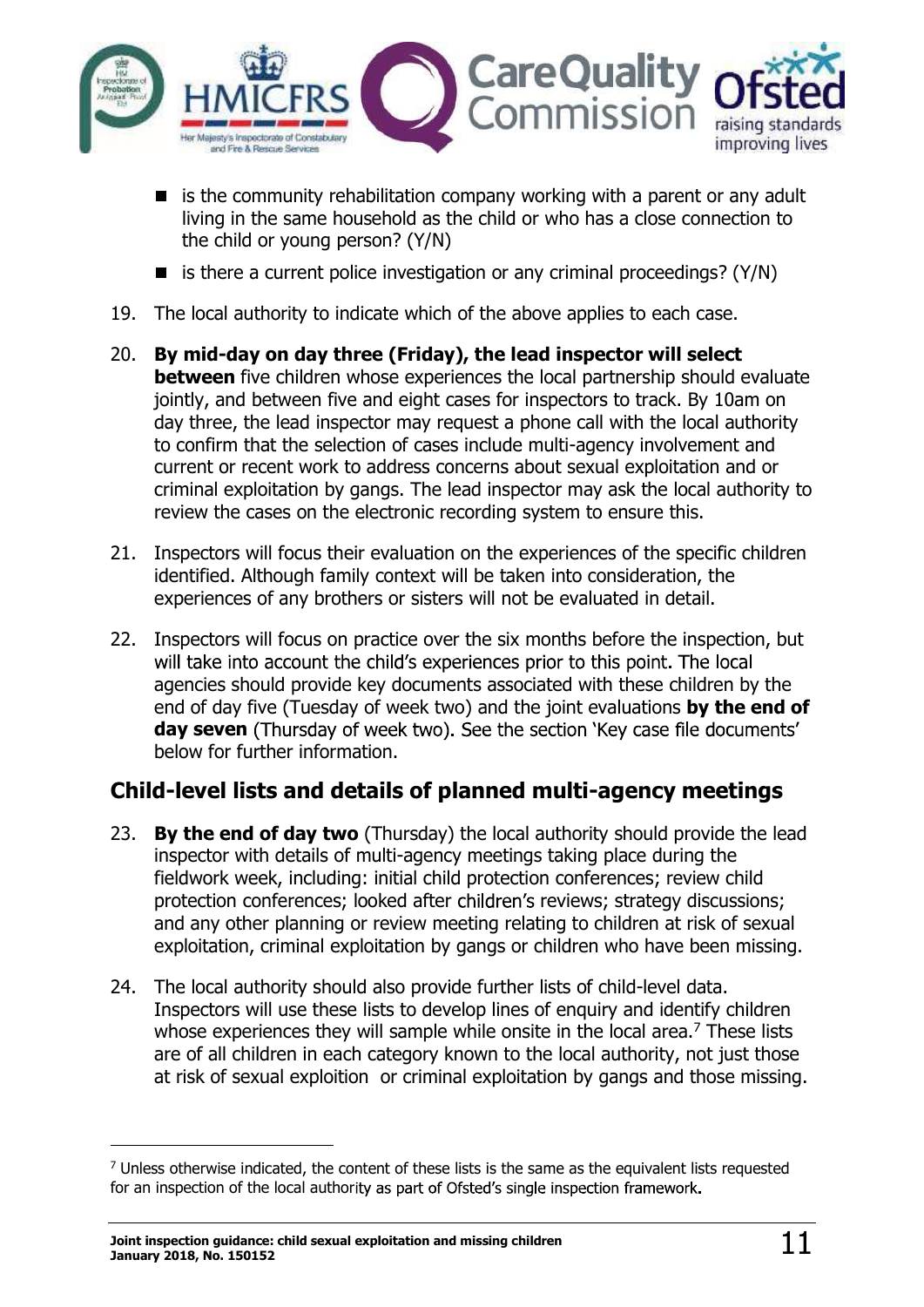

| List                                                                                                                                                                                                                                                                                           | <b>Detail required</b>                                                                                                                                                                                                                                                                                                                                                                                                                                                                                  |
|------------------------------------------------------------------------------------------------------------------------------------------------------------------------------------------------------------------------------------------------------------------------------------------------|---------------------------------------------------------------------------------------------------------------------------------------------------------------------------------------------------------------------------------------------------------------------------------------------------------------------------------------------------------------------------------------------------------------------------------------------------------------------------------------------------------|
| <b>Contacts</b><br>All those who have been the<br>subject of a contact in the<br>three months prior to<br>inspection.                                                                                                                                                                          | Child unique ID<br>П<br>Gender<br>H<br>Ethnicity<br>H<br>Date of birth<br>If unborn: expected date of birth<br>Age of child (years)<br>Date of contact<br>Contact source                                                                                                                                                                                                                                                                                                                                |
| <b>Referrals</b><br>All those who have been the<br>subject of a referral in the<br>three months prior to<br>inspection.                                                                                                                                                                        | Child unique ID<br>H<br>Gender<br>H<br>Ethnicity<br>H<br>Date of birth<br>If unborn: expected date of birth<br>ш<br>Age of child (years)<br>H<br>Date of the most recent referral<br>Referral source<br>Referral NFA? (Y/N)<br>Number of referrals in last 12 months<br>Allocated team<br>Allocated worker                                                                                                                                                                                              |
| <b>Assessments</b><br>All those who have been the<br>subject of a statutory<br>assessment in accordance with<br>section 17 or section 47 of the<br>Children Act 1989 in the six<br>months prior to inspection.<br>This includes assessments that<br>have started but are not yet<br>completed. | Child unique ID<br>ш<br>Gender<br>Ethnicity<br>H<br>Date of birth<br>П<br>If unborn: expected date of birth<br>Age of child (Years)<br>Does the child have a disability? (Y/N)<br>assessment start date<br>Child seen during assessment (Y/N)<br>ш<br>assessment date of authorisation<br>Allocated team<br>Allocated worker<br>If assessment has been completed has sexual<br>exploitation been identified?<br>If assessment has been completed has criminal<br>exploitation by gangs been identified? |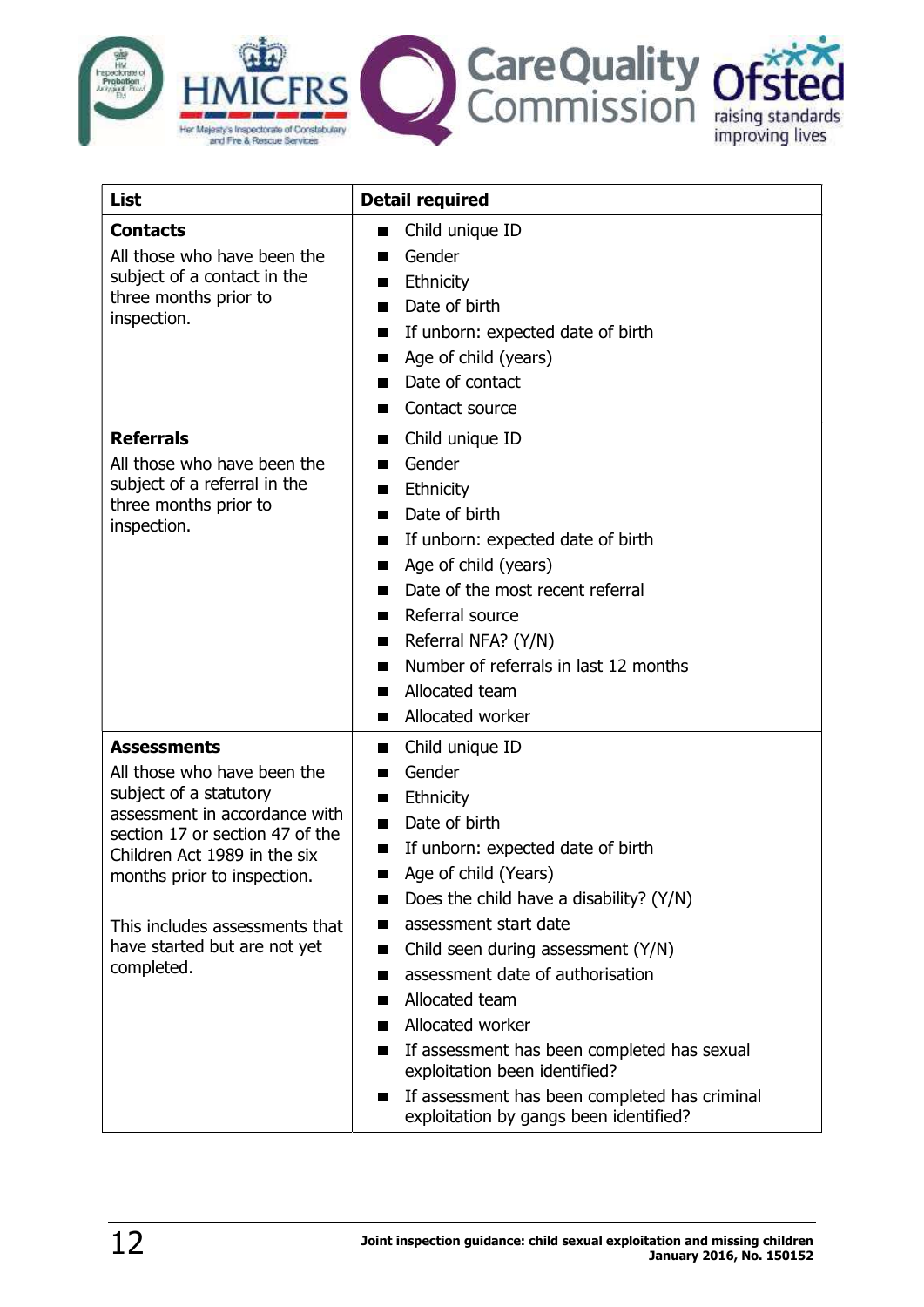

| List                                                                | <b>Detail required</b>                                                   |
|---------------------------------------------------------------------|--------------------------------------------------------------------------|
| <b>Section 47</b>                                                   | Child unique ID<br>П                                                     |
| All those who have been the                                         | Gender<br>П                                                              |
| subject of a section 47 enquiry                                     | Ethnicity<br>П                                                           |
| in the six months prior to                                          | Date of birth<br>П                                                       |
| inspection                                                          | If unborn: expected date of birth<br>П                                   |
| This includes enquiries that                                        | Age of child (years)<br>П                                                |
| are ongoing and an Initial                                          | Does the child have a disability? (Y/N)<br>ш                             |
| <b>Child Protection Conference</b>                                  | Section 47 enquiry start date<br>ш                                       |
| (ICPC) decision has not yet                                         | Number of section 47 enquiries in the last 12 months<br>Ш                |
| been made.                                                          | Initial child protection conference not required (Y/N)<br>$\blacksquare$ |
|                                                                     | Date of initial child protection conference<br>H                         |
|                                                                     | Did the initial child protection conference result in a<br>П             |
|                                                                     | child protection plan? (Y/N)                                             |
|                                                                     | Number of ICPCs in the last 12 months<br>ш                               |
|                                                                     | Allocated team<br>$\blacksquare$                                         |
|                                                                     | Allocated worker<br>П                                                    |
| <b>Children identified as a</b>                                     | Child unique ID<br>П                                                     |
| child in need (CIN)                                                 | Gender<br>П                                                              |
| All those in receipt of services<br>as a child in need at the point | Ethnicity<br>П                                                           |
| of inspection and those who                                         | Date of birth<br>П                                                       |
| ceased to receive services as a                                     | If unborn: expected date of birth<br>П                                   |
| child in need in the three                                          | Age of child (years)<br>Ш                                                |
| months prior to inspection.                                         | Does the child have a disability? (Y/N)<br>П                             |
|                                                                     | CIN start date<br>П                                                      |
|                                                                     | Primary need code<br>H                                                   |
|                                                                     | Date child was last seen<br>ш<br>CIN closure date                        |
|                                                                     | Ш<br>Reason for closure                                                  |
|                                                                     | П<br>Allocated team                                                      |
|                                                                     | Allocated worker                                                         |
|                                                                     | ш                                                                        |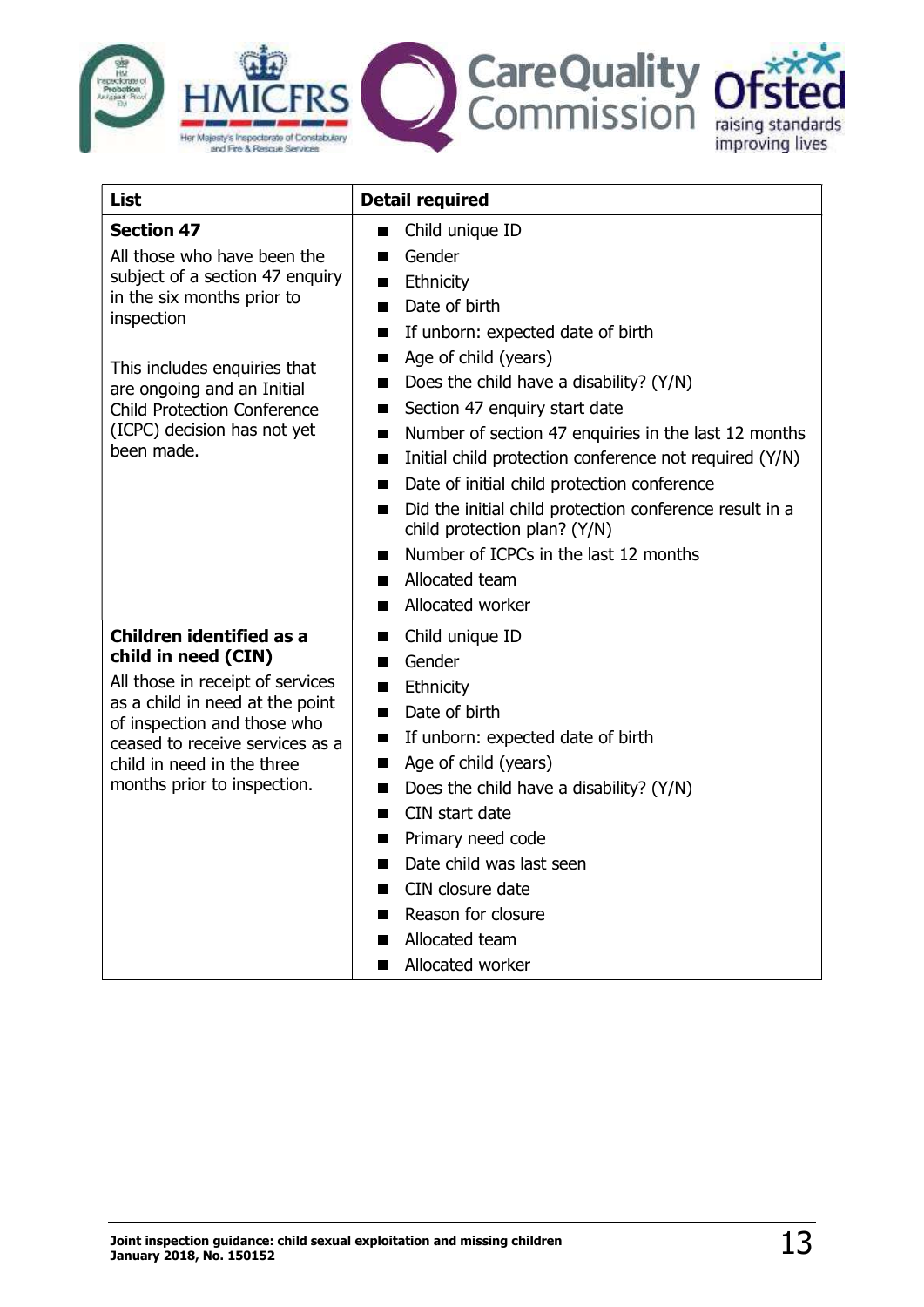

| <b>List</b>                                                                                   | <b>Detail required</b>                                                                                                           |
|-----------------------------------------------------------------------------------------------|----------------------------------------------------------------------------------------------------------------------------------|
| <b>Children missing from</b>                                                                  | Child unique ID<br>ш                                                                                                             |
| home or care <sup>8</sup>                                                                     | Date of birth<br>ш                                                                                                               |
| A list of children who have<br>gone missing from home or                                      | number of episodes when the child or young person<br>H.<br>has been missing                                                      |
| care in the six months prior to<br>the inspection.                                            | any additional information that the local area uses on<br>ш<br>a day-to-day basis to monitor these children                      |
|                                                                                               | details about whether they are known to be<br>vulnerable to sexual exploitation                                                  |
|                                                                                               | is the child or young person known to the Youth<br>ш<br><b>Offending Team</b>                                                    |
|                                                                                               | is the national probation service working with an<br>adult that may pose a risk to the child or young<br>person                  |
|                                                                                               | is the community rehabilitation company working with<br>ш<br>an adult that may pose a risk to the child or young<br>person       |
|                                                                                               | whether the child is placed in the area but looked<br>after by a different local authority                                       |
| <b>Children not in full-time</b>                                                              | child unique ID or UPN<br>H                                                                                                      |
| school education <sup>9</sup>                                                                 | date of birth<br>ш                                                                                                               |
| A report on children, for whom<br>the local authority is<br>responsible, who are of school    | type of educational provision that they are receiving,<br>H<br>including home tuition<br>number of hours provision per week<br>ш |
| age and who are not in receipt<br>of full-time school education at<br>the time of inspection. | type of exclusion (if the child has been excluded)<br>ш<br>date when alternative provision commenced<br>ш                        |

## Key case file documents

- 25. By the end of day five (Tuesday week two) the local agencies should provide electronic copies of the following key documents for each of the children whose experiences they have been asked to evaluate (where recent examples exist):
	- initial referral/contact/notification (where applicable)  $\blacksquare$
	- most recent assessment, including a common or early help assessment  $\blacksquare$
	- $\blacksquare$  strategy or other multi-agency discussion or equivalent
	- section 47 investigation documentation/ICPC minutes  $\blacksquare$

<sup>&</sup>lt;sup>8</sup> This list is the same as item 2.07 in Annex A of Ofsted's single inspection framework for local authorities. The last four fields are additional requests specific to the joint inspection.

<sup>&</sup>lt;sup>9</sup> This list is the same as item 2.06 in An authorities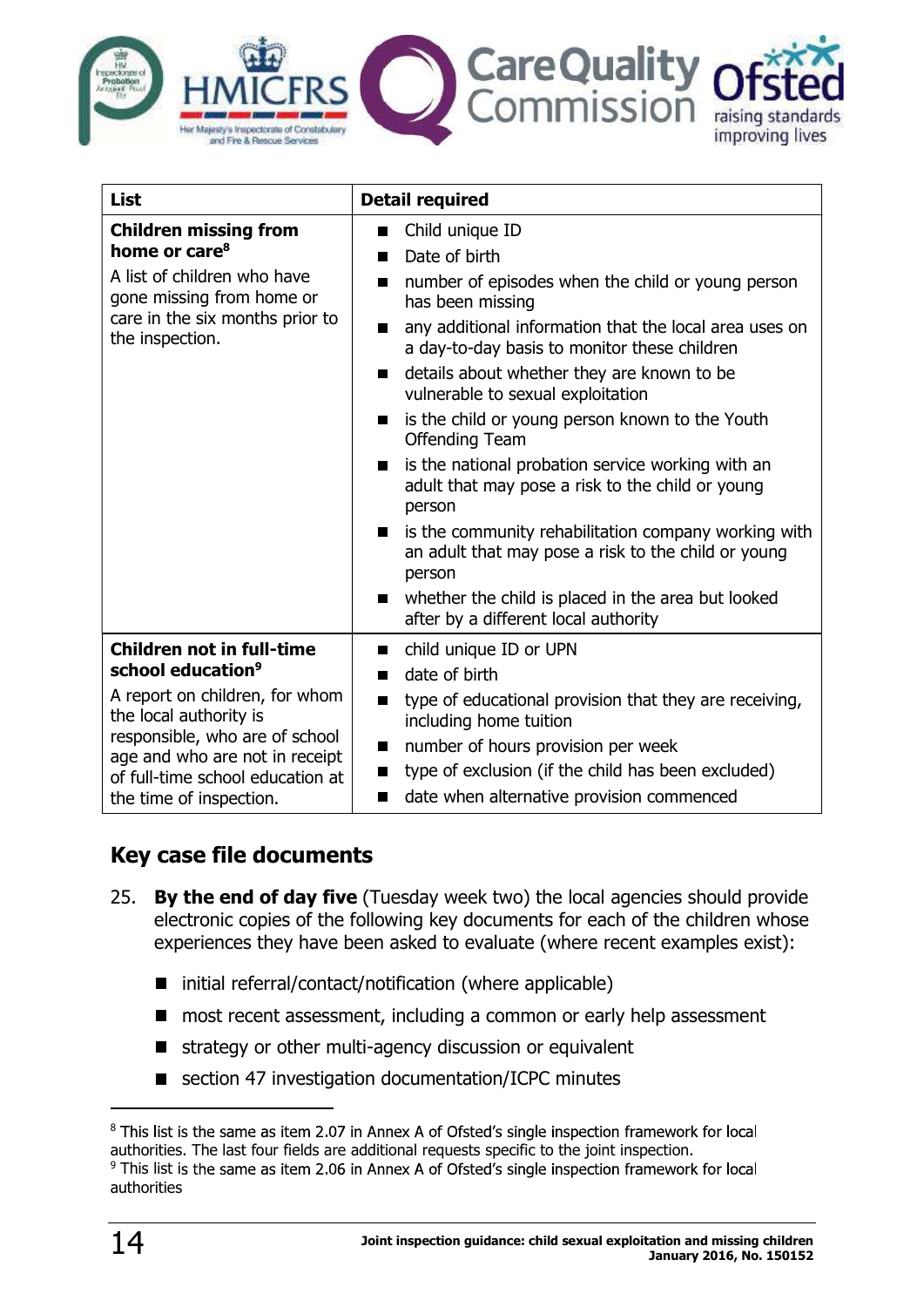

- most recent plan for the child and/or review of the plan
- $\blacksquare$  latest return home interview and any subsequent risk assessments (where appropriate)
- minutes of any multi-agency meetings in respect of the child such as MASE
- where applicable, the most recent pre-sentence report relating to the child or any relevant adult
- a chronology of significant events in the six months prior to the inspection. Significant events may include:
	- $-$  episodes of the child missing from home, care or education
	- any contact the child or relevant adults had with the police  $-$  as either a victim or suspect  $-$  such as reported incidents, crimes and investigations, and reports of the child being missing or absent
	- information on events earlier than the six months prior to the inspection where this is necessary to understand the context of the child's experience.
- 26. The CQC will request documents about the children whose experiences inspectors will track. However, as the specific health agencies involved will vary, the CQC will determine which agencies to request information from following inspectors' review of the evaluations undertaken by the local partnership. The CQC will make this request on the Friday of week two.
- 27. The local agencies should provide their joint evaluations, and where possible individual agency evaluations of children's experiences electronically by the end of day seven (Thursday of week two). Access to a secure online site has been arranged to receive the case file documents and evaluations electronically. Printed copies of the documents related to the children whose experiences the partnership has evaluated should be made available for when inspectors arrive onsite.

### Other information to support the inspection

28. By the end of day five (Tuesday, week two) the local agencies should provide the information outlined below to help inspectors understand the work of agencies within the area. The local agencies should not provide everything they hold on each subject; they should provide the area's **best and most** recent examples that relate to the scope of this inspection. They should provide this information electronically.

#### The local authority

 $1.1$  – organisational structures showing lines of reporting and accountability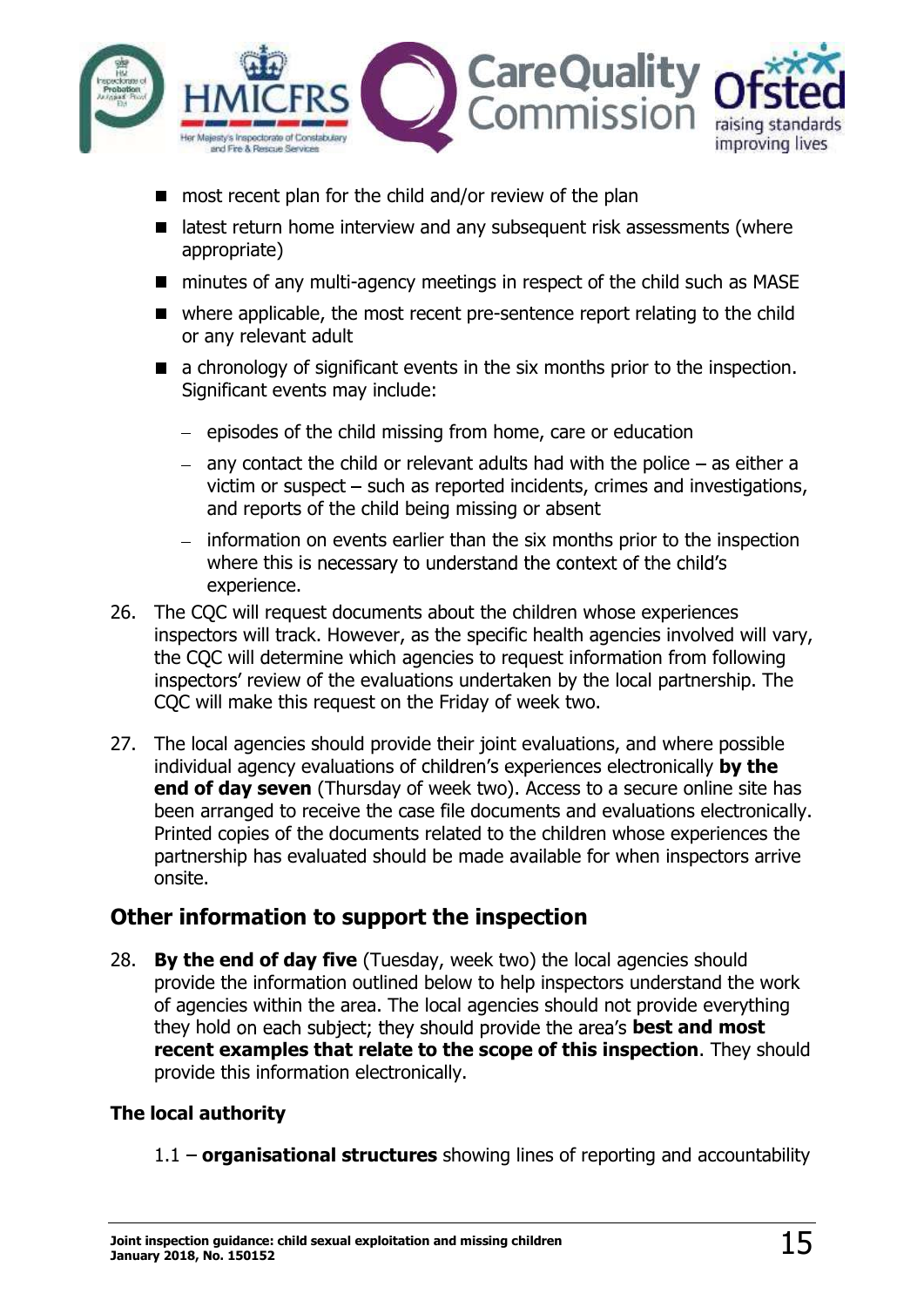

 $1.2$  – management information reports for those children within the scope of the inspection, at both a local and agency level

 $1.3$  – assessment and threshold criteria for helping families and protecting the identified children

1.4 **-practice audits, including multi-agency**, over the six months prior to the inspection relating to the focus of the inspection, and associated **improvement/action plans**<br>1.5 – details of any services in the area that have been **commissioned from** 

the community or voluntary sector for children who have been missing, absent and sexually and/ or criminally exploited children

1.6 – minutes of Multi-Agency Sexual Exploitation (MASE) meetings, or Multi-Agency Child Exploitation meetings and /or Multi-Agency meetings relating to gangs and/ or criminal exploitation

1.7 - terms of reference for the Multi-Agency Safeguarding Hub (MASH) or local equivalent

1.8 needs analysis, strategies and action plans relating to sexual and / or criminal exploitation and children missing, any success criteria and any analysis impact

#### Multi-agency safeguarding arrangements

 $2.1$  – organisational structures showing lines of reporting and accountability

2.2 minutes of meetings of the local safequarding partners from the 12 months prior to the inspection (including executive board meetings where applicable)

 $2.3$  – sub-group minutes as relevant to the scope of the inspection (requested by the lead inspector).

#### The Police force

 $3.1$  – organisational structures showing lines of reporting and accountability

3.2 - child sexual exploitation and criminal exploitation risk or vulnerability assessment process

 $3.3$  – learning and development regarding vulnerability, sexual exploitation, criminal exploitation and child protection

 $3.4$  – child protection referral document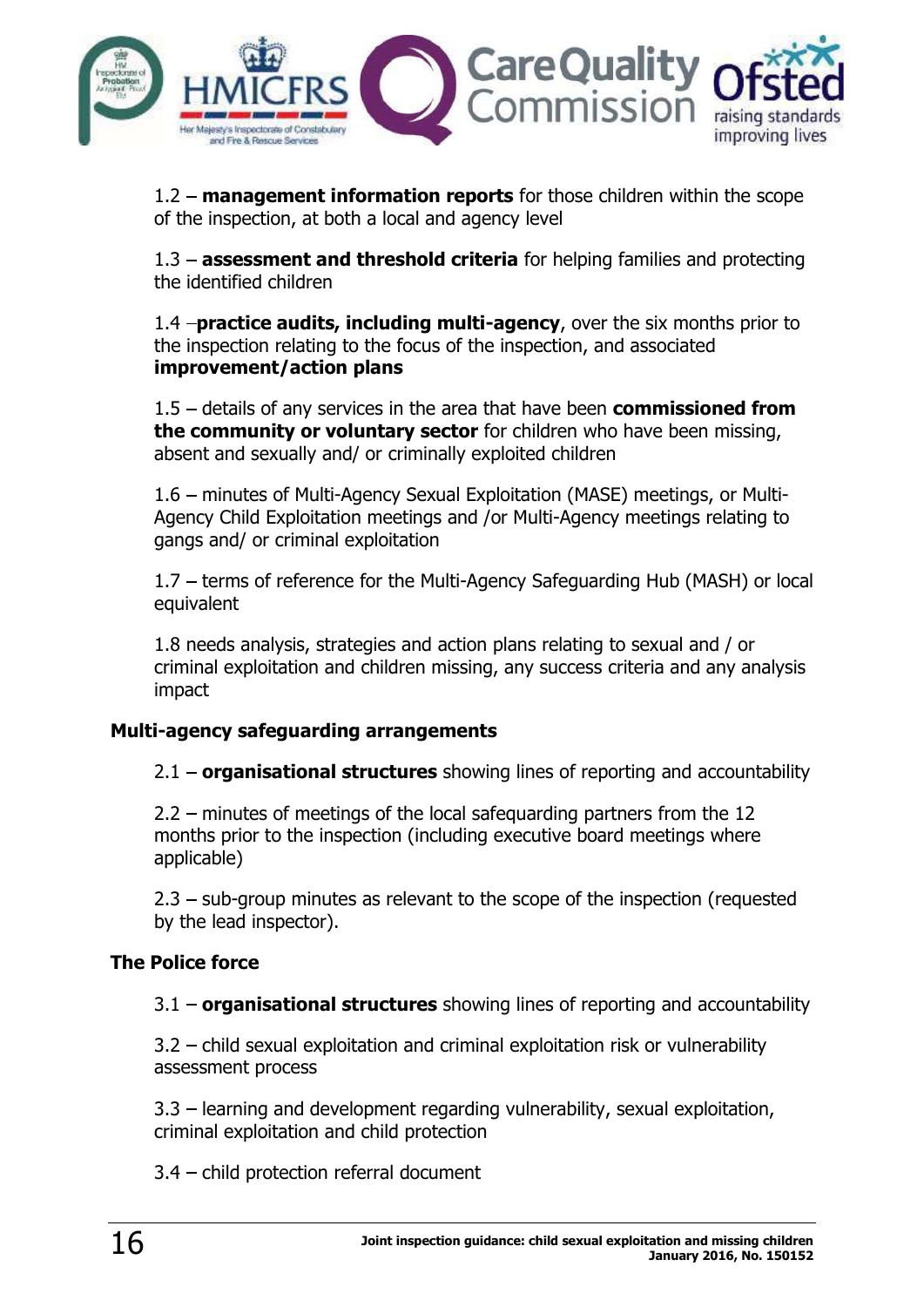

 $3.5$  – policy & guidance on missing from home

3.6 – strategy, policies and guidance relating to child sexual exploitation and criminal exploitation

 $3.7$  – problem profile related to missing, and sexually exploited and criminally exploited children

 $3.8$  – three most recent sets of minutes for any force strategic governance meetings on missing, and sexually exploited and criminally exploited children

 $3.9$  – any audits and action plan(s) relating to missing, and sexually exploited and criminally exploited children

 $3.10$  – performance management information / data for child sexual exploitation, criminally exploited children and missing and absent children

#### The National Probation Service and Community Rehabilitation Company/Companies

- $4.1$  organisational structures showing lines of reporting and accountability
- 4.2 policy/procedures with regard to child protection and safeguarding
- $4.3$  policy/procedures for the management of risk of harm to others

#### Youth Offending Team

- $5.1$  organisational structures showing lines of reporting and accountability
- $5.2$  policy/procedures with regard to child protection and safeguarding
- $5.3$  policy/procedures for the management of risk of harm to others
- $5.4$  policy/procedures for the management of sexual or criminal exploitation

#### Health partners

 $6.1 -$  Organisational structures showing lines of reporting and accountability including details of local health commissioning and /or provider services

6.2 – Clinical Commissioning Group (CCG) and provider services with details of who is providing commissioned services, including school nursing, young people's substance misuse services, Contraceptive and Health (CASH) services, Child and Adolescent Mental Health services, Urgent Care units and Midwifery.

 $6.3 - CCG$  and provider services annual reports on safeguarding and child protection, including for children looked after.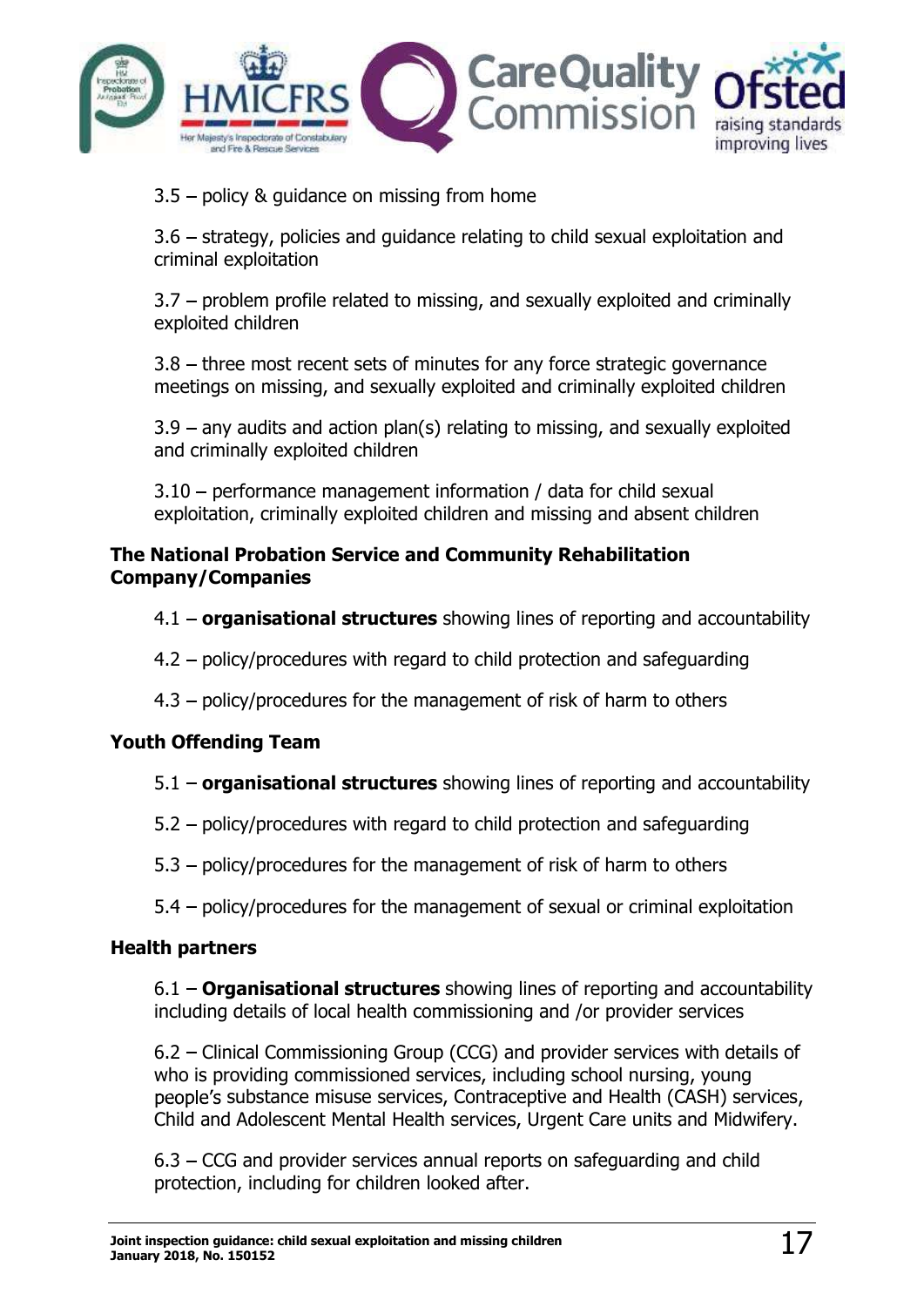

6.4 - Provider policies relating to child sexual exploitation, children who are criminally exploited, including local primary care policies

 $6.5$  – Any commissioner or provider audits and action plans relating to child sexual exploitation and criminal exploitation of children

#### Consent to meet with children, young people, parents and carers

29. The lead inspector will ask the local agencies to arrange opportunities for inspectors to talk directly with the children whose experiences they will track. The local agency should record consent from children and parents or carers. Where consent is not given or a discussion is not possible, the local agency seeking that consent should inform the lead inspector of the reasons. Arrangements to talk with these children, parents or carers, or the reasons why these discussions cannot take place, should be confirmed by local agencies in writing as soon as possible and by the end of week two.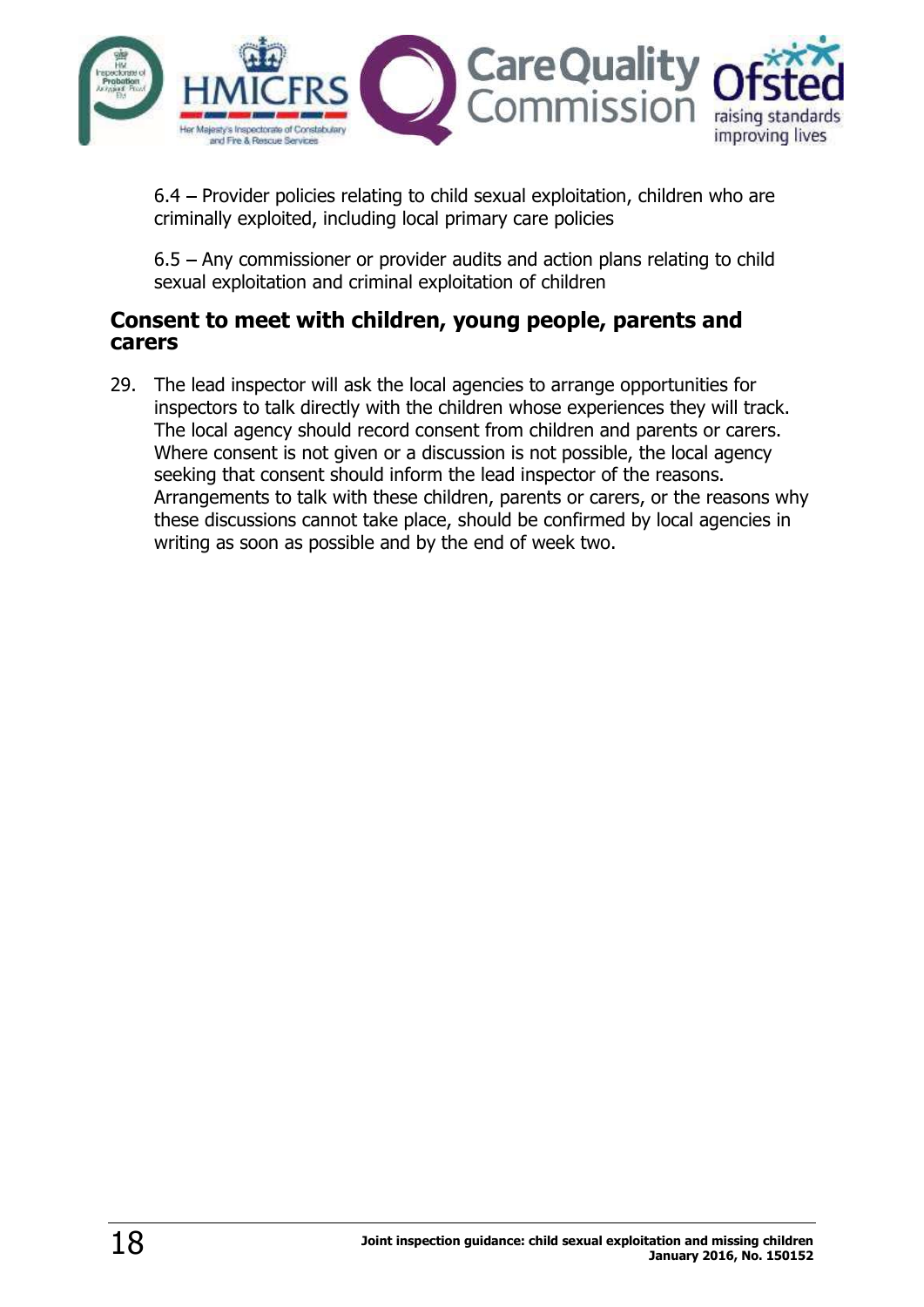

# Annex B. Tool for tracking children's experiences

The inspection team uses the tracking tool to ensure that they are consistently recording evaluations of evidence from tracking individual children and young people's experiences. The questions reflect the experiences of children and young people at each key stage of intervention.

#### Evaluation by the local area

| Does the joint evaluation by the local<br>partnership accurately evaluate the |  |
|-------------------------------------------------------------------------------|--|
| experiences of the child?                                                     |  |
| (where an evaluation has taken place)                                         |  |

#### **Inspector's evaluation**

|                                                                                                          | Evaluative summary of child/young<br>person's experience |
|----------------------------------------------------------------------------------------------------------|----------------------------------------------------------|
| Was referral for action timely for the child?                                                            |                                                          |
| Is risk identified, understood and prioritised?<br>Does the child appear to be safe?                     |                                                          |
| Has decision-making matched the priority<br>risks and needs?                                             |                                                          |
| Where an assessment has been completed,<br>are risks, needs and strengths clear?                         |                                                          |
| Is there a plan? Is it sufficient to address risk<br>and need? Is it making a difference?                |                                                          |
| Has the child been involved/engaged at all<br>stages? Have family/carers been involved at<br>all stages? |                                                          |
| Have individual needs and circumstances<br>been taken into account?                                      |                                                          |